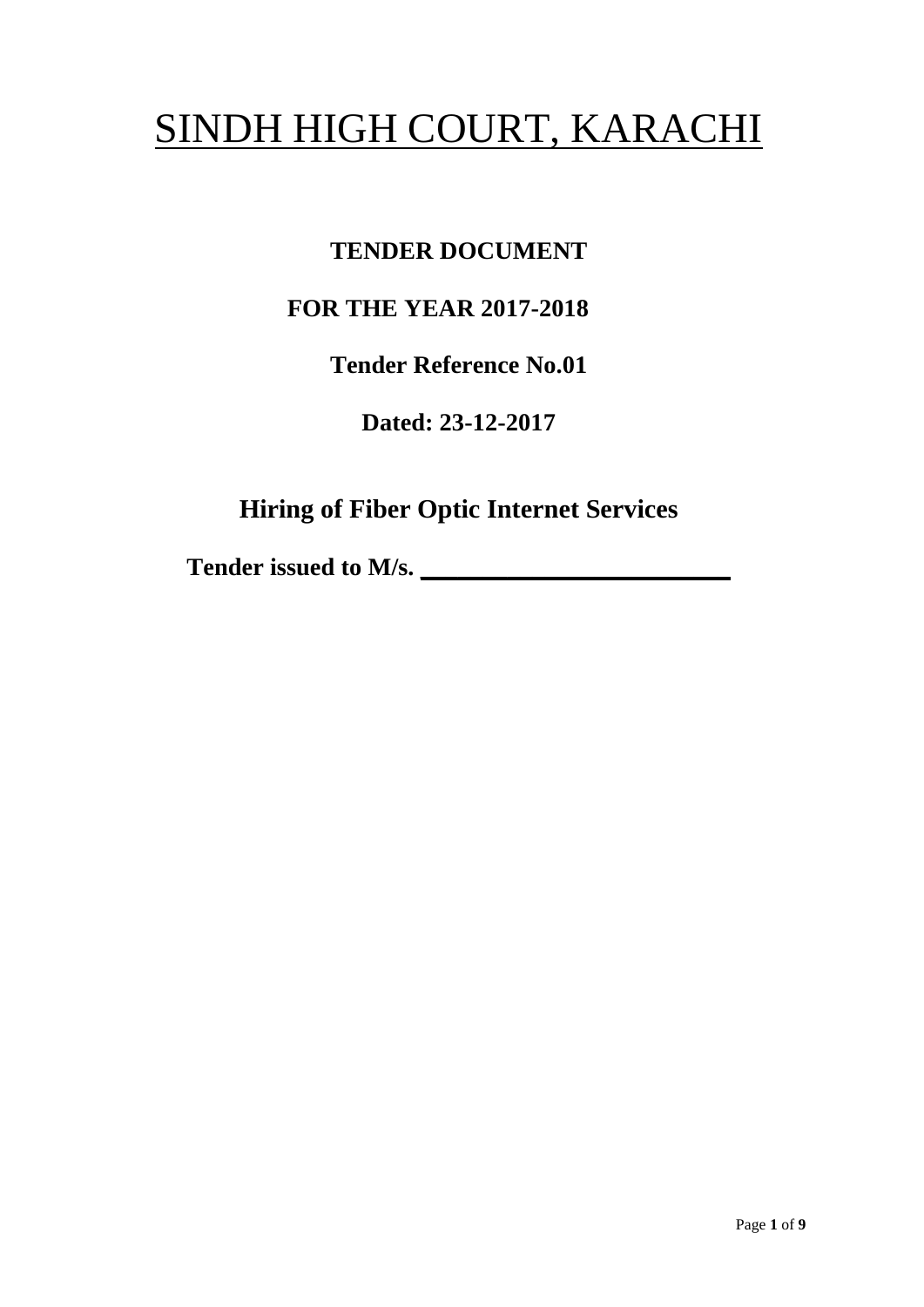## **Contents**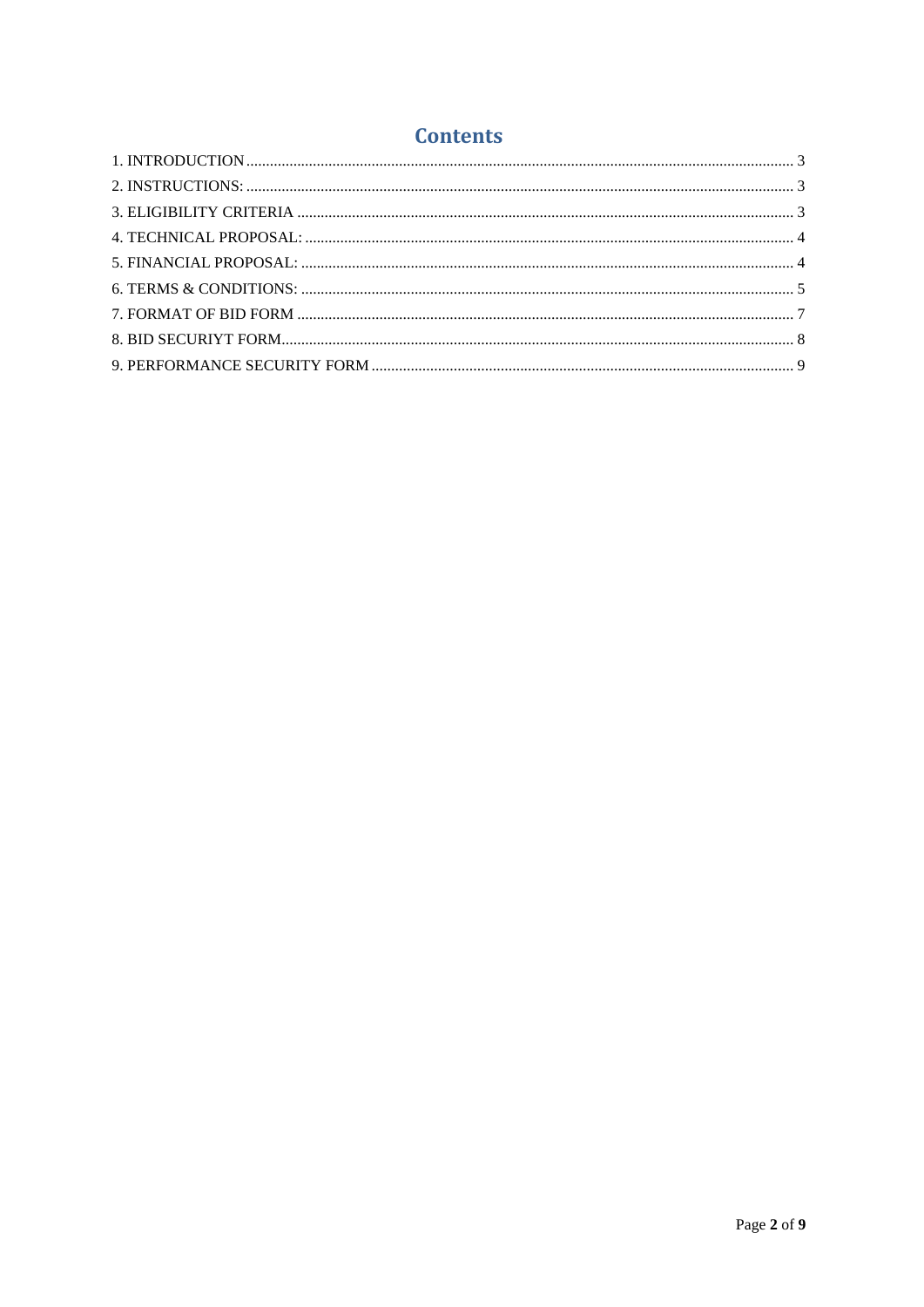### <span id="page-2-0"></span>**1. INTRODUCTION**

Dear Tenderer:

<span id="page-2-1"></span>The **SINDH HIGH COURT (SHC)** is the highest judicial institution of the province of [Sindh.](https://en.wikipedia.org/wiki/Sindh) We are interested in **hiring of Fiber Optic Internet Services** as mentioned in tender document, from your esteemed firm / agency for one financial year. The rates shall be valid for full term of the contract.

Tender document which includes full details of items and other terms & conditions can be downloaded **free of cost** from [www.sindhhighcourt.gov.pk](http://www.sindhhighcourt.gov.pk/) and [www.spprasindh.gov.pk](http://www.spprasindh.gov.pk/)

You are requested to attach firm / agency profile etc. along with the Tender Document. Financial Proposal should be submitted in sealed envelope.

Please mention "**Tender Number**" at top left corner of the envelope. SHC reserves the right to accept or reject any or all tender(s) or terminate proceedings at any stage in accordance to the rules & regulations framed by SPPRA.

#### **2. INSTRUCTIONS:**

- (a) The Sindh High Court, Karachi (SHC) expects that aspirant vendors should furnish all the required documents to ensure a transparent and genuine presentation. Therefore, it is necessary to fill in the Tender document meticulously and sign & stamp each and every page. **Moreover, attach required supporting documents according to the requirement**.
- (b) It is of utmost important to fill in the Tender Form in writing in ink or type. Do not leave any column/item blank. **If you want to leave the item/column un-answered please, write "Doesn't Apply/Doesn't Arise**'. If you need more space please attach a paper & clearly mention item/column name or number etc. that referred the column/item of the Tender Form.
- (c) Tender document which includes full details of items and other terms & conditions may be downloaded free of cost from [www.sindhhighcourt.gov.pk](http://www.sindhhighcourt.gov.pk/) and [www.spprasindh.gov.pk](http://www.spprasindh.gov.pk/)
- (d) The **last date to submit the Tender Document, separate technical & financial proposals in sealed envelopes is on or before 12 th January, 2018 by 10:00 a.m.** in the Office of the Director General (Finance & Accounts), Sindh High Court, Karachi. **The technical proposals will be opened on the same day at 10:30 a.m.** in the presence of representatives who may care to attend. Date and time of opening of **financial proposals** of technically qualified bids will be communicated to the technically qualified bidders in advance.
- (e) **Bid Security of 1% of total annual fee** will be submitted along with Tender Document in shape of "PAY ORDER" OR "BID SECURITY FORM" only in the name of Registrar, Sindh High Court, Karachi, Karachi. Bid Security should be placed in sealed financial proposal.
- <span id="page-2-2"></span>(f) Should you need further any assistance / guidance please feel free to contact with the Deputy Director I.T (Software) Contact No. 021-99203151 Ext 290.
- (g) Kindly mentioned "**Tender Number**" at top left corner of the envelope.

| <u>Ui belivile lei la vini i bindi </u> |                                                       |             |  |  |  |  |
|-----------------------------------------|-------------------------------------------------------|-------------|--|--|--|--|
| <b>S.No.</b>                            | <b>Eligibility Criteria</b>                           | Requirement |  |  |  |  |
|                                         | Profile of company/firm along with relevant documents | Mandatory   |  |  |  |  |

## **3. ELIGIBILITY CRITERIA**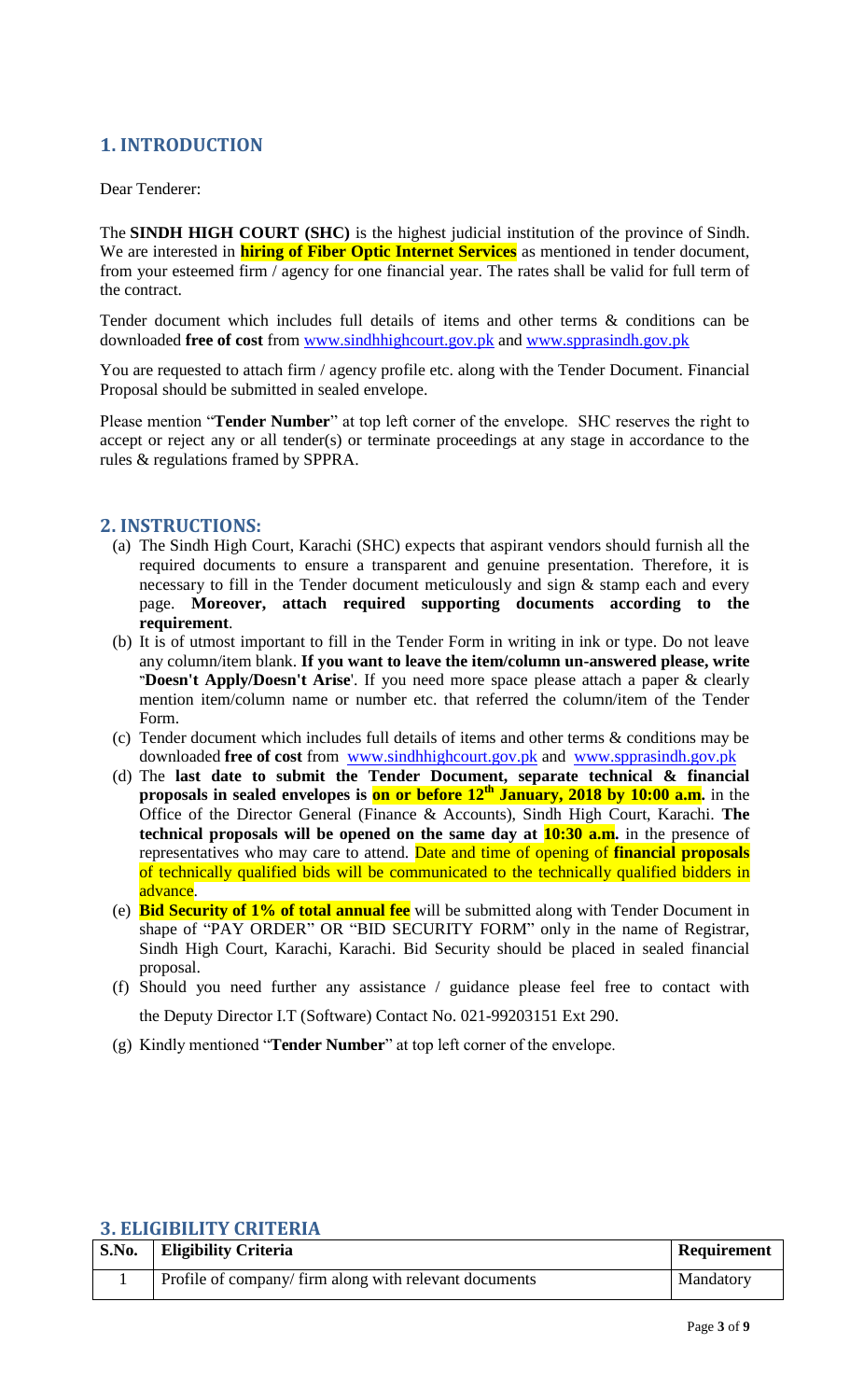<span id="page-3-0"></span>

| 2 | Registration with relevant tax/regulatory authorities (copies required)                  | Mandatory |  |  |
|---|------------------------------------------------------------------------------------------|-----------|--|--|
| 4 | At least ten (10) similar projects in Government/ Private Sector during the<br>Mandatory |           |  |  |
|   | last three $(03)$ years.                                                                 |           |  |  |
| 5 | Total Financial turnover of at least Rs. 20 million during the last three<br>Mandatory   |           |  |  |
|   | years. (financial statements and bank statements are required)                           |           |  |  |
| 6 | Undertaking on judicial stamp paper that firm has never been blacklisted                 | Mandatory |  |  |
|   | by any government semi government, autonomous and stated owned                           |           |  |  |
|   | organization.                                                                            |           |  |  |

### **4. TECHNICAL PROPOSAL:**

Technical Proposal should include detail description as per following requirement of Sindh High Court.

| No. OF<br><b>CONNECTIONS</b> | <b>DESCRIPTION</b>                              | <b>REQUIRED</b><br><b>BANDWIDTH</b> | STATIC/<br><b>LIVE IPS</b> |
|------------------------------|-------------------------------------------------|-------------------------------------|----------------------------|
| 1 SU                         | <b>Provision of Internet Bandwidth Services</b> | 10 Mbps                             | 8 Static IPs               |
|                              | over Fiber Optic Cable at Data Center, I.T.     | <b>CIR</b>                          |                            |
|                              | Department, Sindh High Court (SHC)              |                                     |                            |
| $2^{nd}$                     | Provision of Internet Bandwidth Services        | 8 Mbps                              | 8 Static IPs               |
|                              | over Fiber Optic Cable at Data Center, I.T.     | <b>CIR</b>                          |                            |
|                              | Department, Sindh High Court (SHC)              |                                     |                            |

- 1. CIR (**Committed Information Rate**) Internet Bandwidth Over Fiber Optic Cable.
- 2. The ISP must provide a usage report i.e. MRT Graph that can be accessed directly by Technical Staff of IT Department Sindh High Court.
- 3. To keep the internet connectivity up to its maximum extent and running, Services Level Agreement (SLA) uptime should be 99.30%.
- 4. Vendor should be a Major Bandwidth Distributor *(having own Fiber Optic Cable)*.
- 5. Primary Media should be Optical Fiber Cable.
- 6. Redundant / Backup/ Secondary Media should also be the same (i.e. Redundant Fiber Optic Cable).
- 7. In case of any failover, the route of redundant/ back-up link must be different from primary Fiber Optic Cable path.
- <span id="page-3-1"></span>8. The internet connectivity along with all related devices /equipment e.g. switches, routers, modules, convertors etc. will be directly terminated in the Data Center of SHC.
- 9. Internet connectivity from Primary to Backup/Redundant links must be auto swapped in case of any failover.
- 10. All civil work e.g. installation, excavating, digging (soft & hard), curing, tunneling, configuration and testing of the Fiber Optic Cable within the premises of SHC will be the responsibility of the vendor/ firm/ ISP.

### **5. FINANCIAL PROPOSAL:**

1. Financial proposal should be sealed in separate envelope.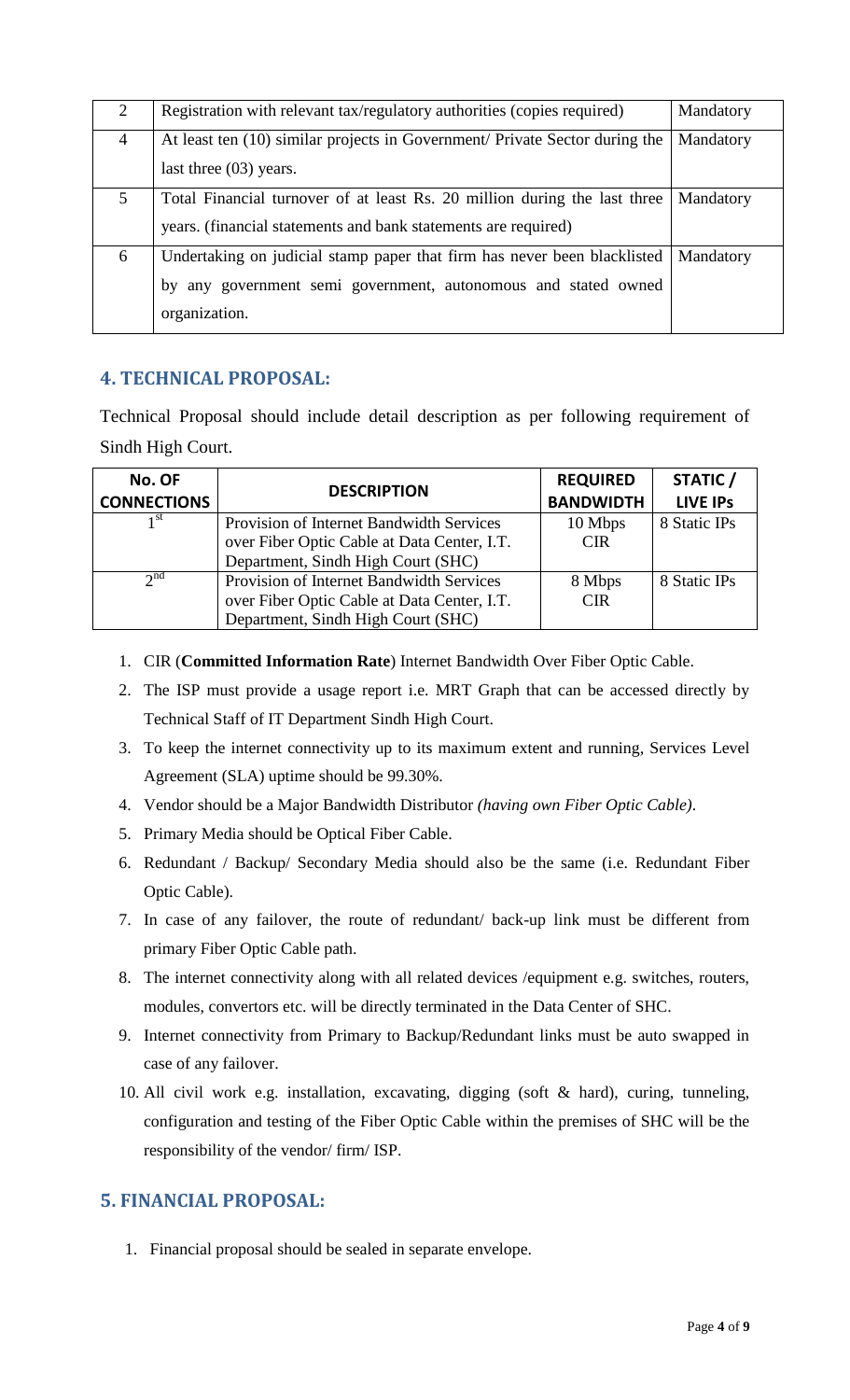2. Monthly Service Fee should be inclusive of all types of taxes, rental fee of equipment, software etc. Only fixed monthly fee will be paid by Sindh High Court on provision of invoice after each preceding month. All other charges (if any) will be responsibility of the service provider.

<span id="page-4-0"></span>

| No. OF<br><b>CONNECTIONS</b> |                                                      | <b>REQUIRED</b><br><b>BANDWIDTH</b> | <b>STATIC</b><br>/ LIVE | <b>Monthly</b><br>service fee |
|------------------------------|------------------------------------------------------|-------------------------------------|-------------------------|-------------------------------|
|                              | <b>DESCRIPTION</b>                                   |                                     | IPs                     | inclusive of<br>all taxes     |
|                              |                                                      |                                     |                         | etc.                          |
| 1 <sub>st</sub>              | Provision of Internet                                | 10 Mbps                             | 8 Static                | XXX                           |
|                              | <b>Bandwidth Services</b>                            | <b>CIR</b>                          | IPs                     |                               |
|                              | over Fiber Optic Cable                               |                                     |                         |                               |
|                              | at Data Center, I.T.                                 |                                     |                         |                               |
|                              | Department, Sindh High                               |                                     |                         |                               |
|                              | Court (SHC)                                          |                                     |                         |                               |
| 2 <sup>nd</sup>              | Provision of Internet                                | 8 Mbps                              | 8 Static                | XXX.                          |
|                              | <b>Bandwidth Services</b>                            | <b>CIR</b>                          | IPs                     |                               |
|                              | over Fiber Optic Cable                               |                                     |                         |                               |
|                              | at Data Center, I.T.                                 |                                     |                         |                               |
|                              | Department, Sindh High                               |                                     |                         |                               |
|                              | Court (SHC)                                          |                                     |                         |                               |
|                              | Total service fee inclusive of all taxes, rental fee | XXX                                 |                         |                               |
|                              | etc.                                                 |                                     |                         |                               |

#### **6. TERMS & CONDITIONS:**

- 1. Tender document which includes full details of items and other terms & conditions can be downloaded free of cost from [www.sindhhighcourt.gov.pk](http://www.sindhhighcourt.gov.pk/) and [www.spprasindh.gov.pk.](http://www.spprasindh.gov.pk/)
- 2. Single Stage-Two Envelope method will be adopted for bidding process as per rules.
- 3. Company Profile along with relevant documents be attached with this document.
- 4. The rates quoted shall remain valid for one financial year.
- 5. Bid(s) shall be in Pak rupees only and inclusive of all taxes i.e. GST etc.
- 6. The bidder should quote its rates clearly, in the Financial Proposal in both figures and words.
- 7. No advance payment shall be made against the supply of equipment / software mentioned in this bidding document.
- 8. The provided equipment shall remain property of the successful service provider, whereas SHC shall pay rent of the equipment, included in the monthly charges.
- 9. The equipment / software should be arranged through the legal channels by providing all duties/taxes (if any) levied by the Govt. and towards this end.
- 10.Successful service provider shall ensure secure connectivity.
- 11.Service provider will be responsible for the safe supply of equipment / software at SHC, Karachi.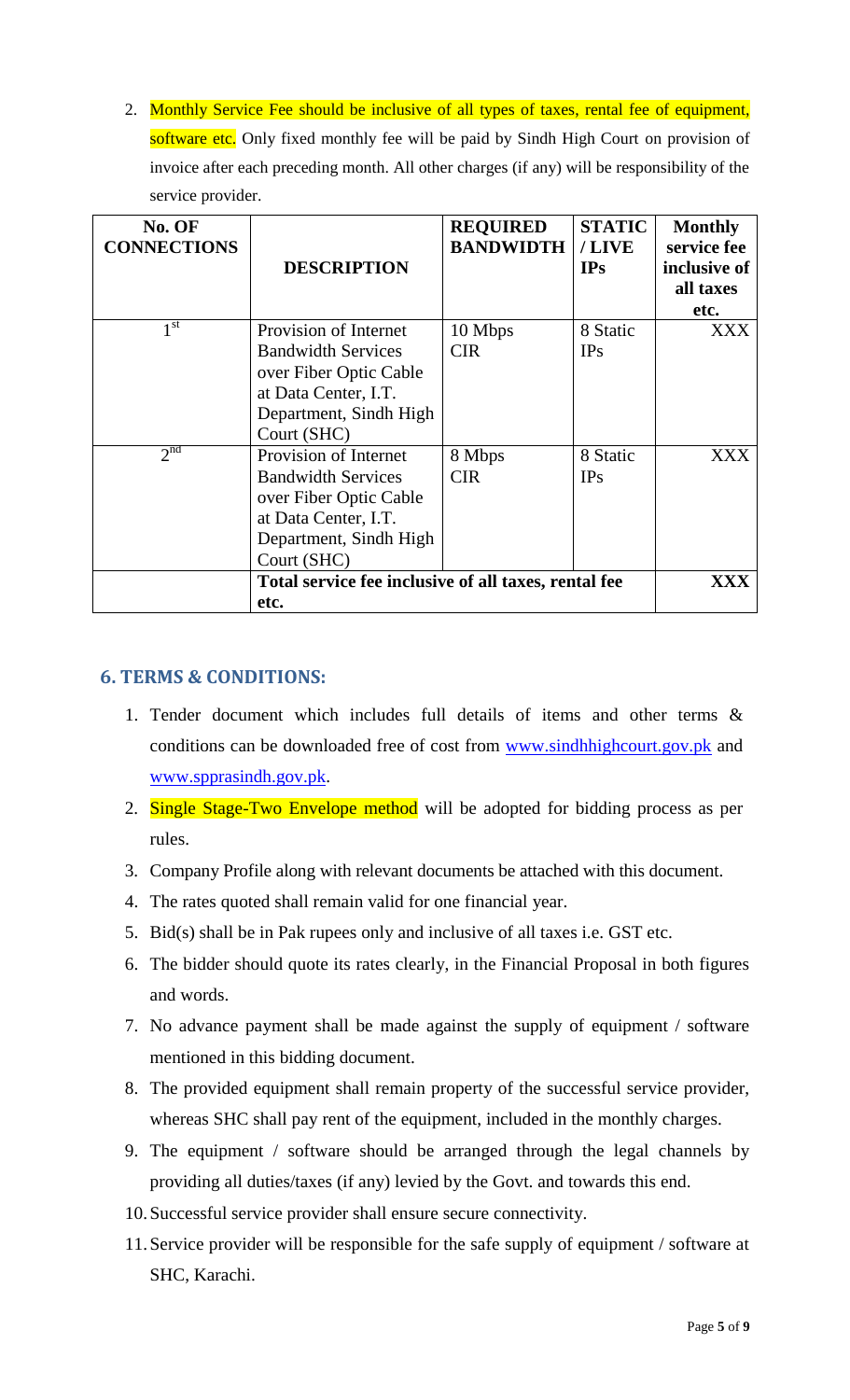- 12.Cost of complete installation of the equipment, including cost of router, firewall, wireless equipment, pole etc. will be responsibility of the service provider, as these will be provided on rental basis and included in the fixed monthly charges.
- 13.Regular monthly charges will be paid on provision of invoice after each preceding month.
- 14.Sindh High Court reserves the rights to cancel the tender, accept or reject any tender as per rules.
- 15.No transportation charges will be paid for any of the services.
- 16.The contract shall be terminated in case of violation of terms and conditions by the contractors.
- 17. All bids must be accompanied by an earnest money/ security of **1% of total annual fee**. The bid security of unsuccessful bidder will be released by SHC after award of work or after expiry of bid validity period as per rules whereas the bid security money of unsuccessful bidder will be released after the submission of performance security equivalent to 10% of contract price.
- 18.In case of any difference or dispute arises between the parties, the same shall be dealt with as per rules.
- 19.All rules, regulations and policies will be governed in accordance to the SPPRA.
- 20.General Sales Tax will be paid on applicable items only by the company/firm/agency.
- 21.SHC reserve the right to accept or reject any or all tender(s) or terminate proceedings at any stage in accordance to the rules & regulations framed by SPPRA. SHC, also reserve the right to issue Purchase Order for any single item to different lowest responsive bidders or issue Purchase Order for all the items to any lowest responsive bidder.
- 22. The contractor/ supplier will be liable for any mistakes in calculation of price/ rate and amount and shall be liable to suffer the loss arises at any stage of contract, due to mistakes in calculation or tax rates.
- 23.All Government taxes (including Income tax and stamp duty), levies and charges will be charged as per applicable rates // Work Order.
- 24. The contractor shall pay all the cost for preparation of legal documents of contract.
- 25.SSPRA Rules will be followed for all other terms and conditions not specified/ mentioned/ ambiguous in this tender document. Kindly read SPPRA Rules for further details.
- 26.Penalty will be imposed as under:-

| Link Down age on per month basis                    | <b>Penalty Percentage</b> |
|-----------------------------------------------------|---------------------------|
| <b>Less than or equal to 3 Hours Monthly</b>        | No Penalty                |
| Greater than 3.1 Hours and Less than or equal to 6  | 2 % of Monthly Invoice    |
| <b>Hours Monthly</b>                                |                           |
| Greater than 6.1 Hours and Less than or equal to 10 | 5 % of Monthly Invoice    |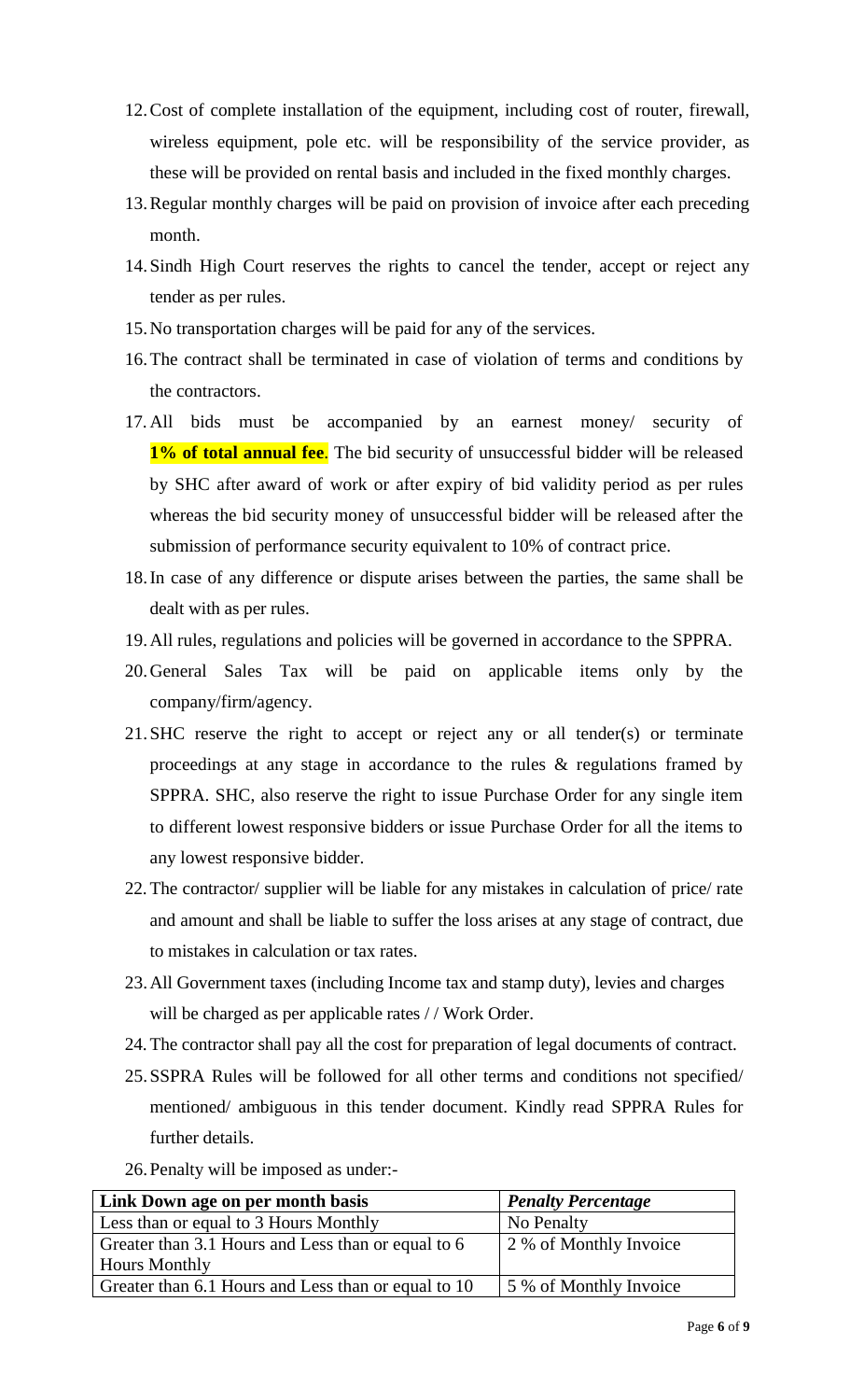| <b>Hours Monthly</b>                                 |                          |
|------------------------------------------------------|--------------------------|
| Greater than 10.1 Hours and Less than or equal to 15 | 10 % of Monthly Invoice  |
| <b>Hours Monthly</b>                                 |                          |
| Greater than 15.1 Hours and Less than or equal to 20 | 20 % of Monthly Invoice  |
| <b>Hours Monthly</b>                                 |                          |
| Greater than 20.1 Hours and Less than or equal to 30 | 30 % of Monthly Invoice  |
| <b>Hours Monthly</b>                                 |                          |
| Greater than 30.1 Hours and Less than or equal to 40 | 40 % of Monthly Invoice  |
| <b>Hours Monthly</b>                                 |                          |
| Greater than 40.1 Hours and Less than or equal to 50 | 50 % of Monthly Invoice  |
| <b>Hours Monthly</b>                                 |                          |
| Greater than 50.1 Hours and Less than or equal to 60 | 60 % of Monthly Invoice  |
| <b>Hours Monthly</b>                                 |                          |
| Greater than 60 hours                                | 100 % of Monthly Invoice |

It is hereby certified that the terms and conditions have been read, agreed upon and signed.

Stamp & Signature

# <span id="page-6-0"></span>**7. FORMAT OF BID FORM**

To,

The Learned Registrar, High Court of Sindh, Karachi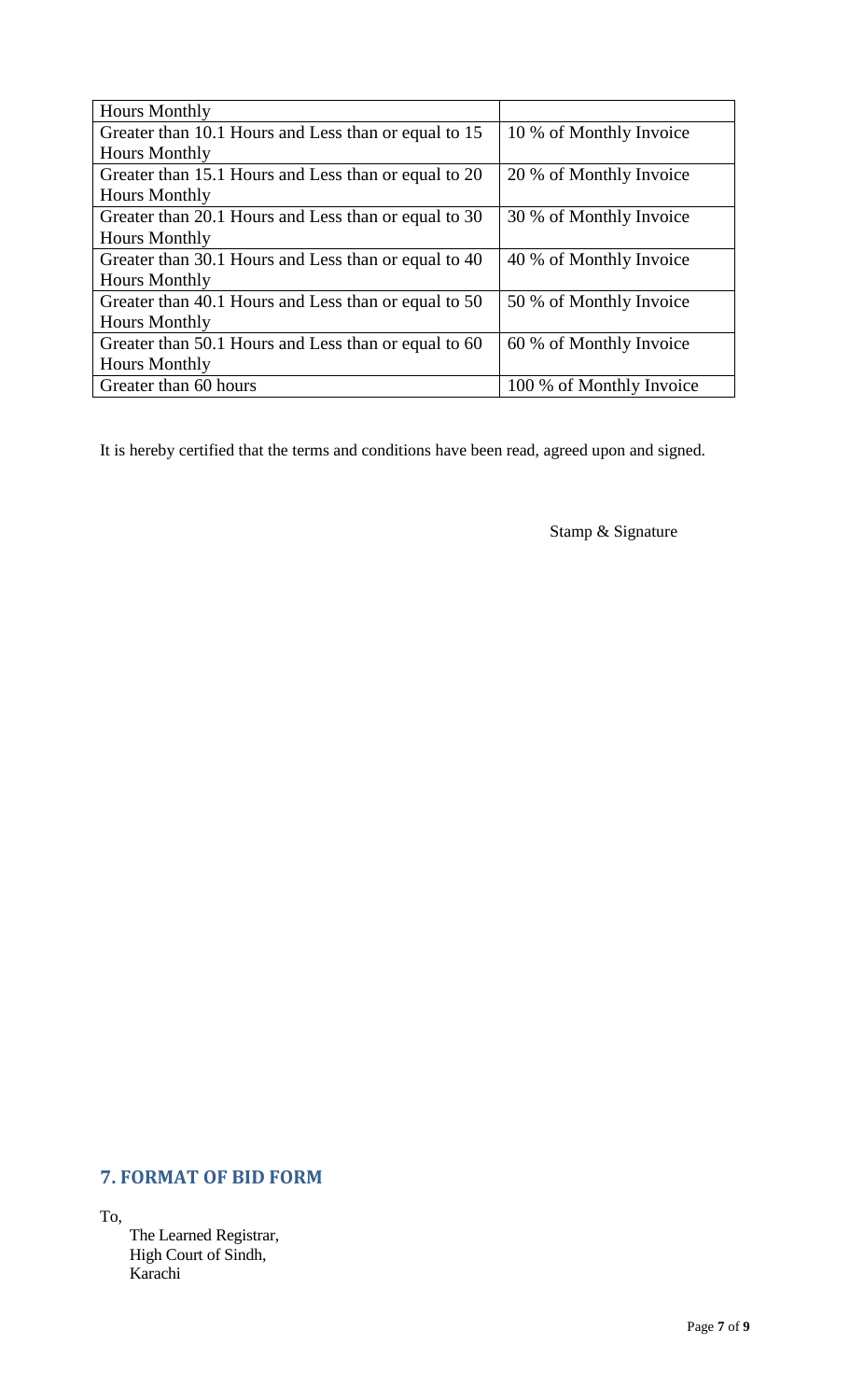Sir,

|                     |  |  | Having examined the bidding documents, we, the undersigned, offer our services for the |  |  |          |
|---------------------|--|--|----------------------------------------------------------------------------------------|--|--|----------|
|                     |  |  | "in conformity with the said bidding documents for the Total Bid Price of Pak          |  |  |          |
| Rupees (in figures) |  |  |                                                                                        |  |  | in words |
|                     |  |  |                                                                                        |  |  |          |

or such other sums as may be ascertained in accordance with the Price Schedule attached hereto and made part of this bid.

We undertake, if our bid is accepted, to complete the works in accordance with the Contract Execution Schedule. If our Bid is accepted, we will provide the performance security in the sum equivalent to 10% for the due performance of the Contract.

We agree to abide by this Bid for the period of ninety (90) days from the date fixed for bid opening of the Instructions to Bidders, and it shall remain binding upon us and may be accepted at any time before the expiration of that period.

Until a formal Contract is prepared and executed, this Bid, together with your written acceptance thereof in your Notification of Contract Award, shall constitute a binding Contract between us.

<span id="page-7-0"></span>We understand that you are not bound to accept the lowest-priced or any Bid that you may receive.

Dated this-------------day of ------------------2018

| <b>WITNESS</b>                         | <b>BIDDER</b>                            |
|----------------------------------------|------------------------------------------|
| Signature --------------------------   | Signature ------------------------------ |
| Name --------------------------------- | Name --------------------------------    |
| Title -------------------------------- |                                          |
| Address ---------------------------    | Address -----------------------------    |

### **8. BID SECURIYT FORM**

**WHEREAS** *[Name of Bidder]* (hereinafter called "**the Bidder**" has submitted its bid dated*[date]* for the **"Hiring of Fiber Optic Internet Services "**,(hereinafter called "**the Bid**").

**KNOW ALL MEN** by these presents that we *[Name of the Bank]* of *[Name of Country]* having our registered office at *[Address of Bank]* (hereinafter called "the Bank") are bound into the Registrar, High Court of SIndh, Karachi, Pakistan (hereinafter called "the Purchaser") in the sum of ---- ------------------------------------------------, for which payment well and truly to be made to the said Purchaser, the Bank binds itself, its successors and assigns, by these presents.

Sealed with the Common Seal of the Bank this---------------day of-------, 2018

#### **THE CONDITIONS** of this obligation are:

- 1. If the Bidder withdraws its Bid during the period of bid validity specified by the Bidder on the Bid Form; or
- 2. If the Bidder does not accept the corrections of his Total Bid Price; or

3. If the Bidder, having been notified of the acceptance of its Bid by the Purchaser during the period of bid validity:

- (a) Fails or refuses to furnish the performance security, in accordance with the Instructions to Bidders; or
- (b) Fails or refuses to execute the Contract Form, when requested. or